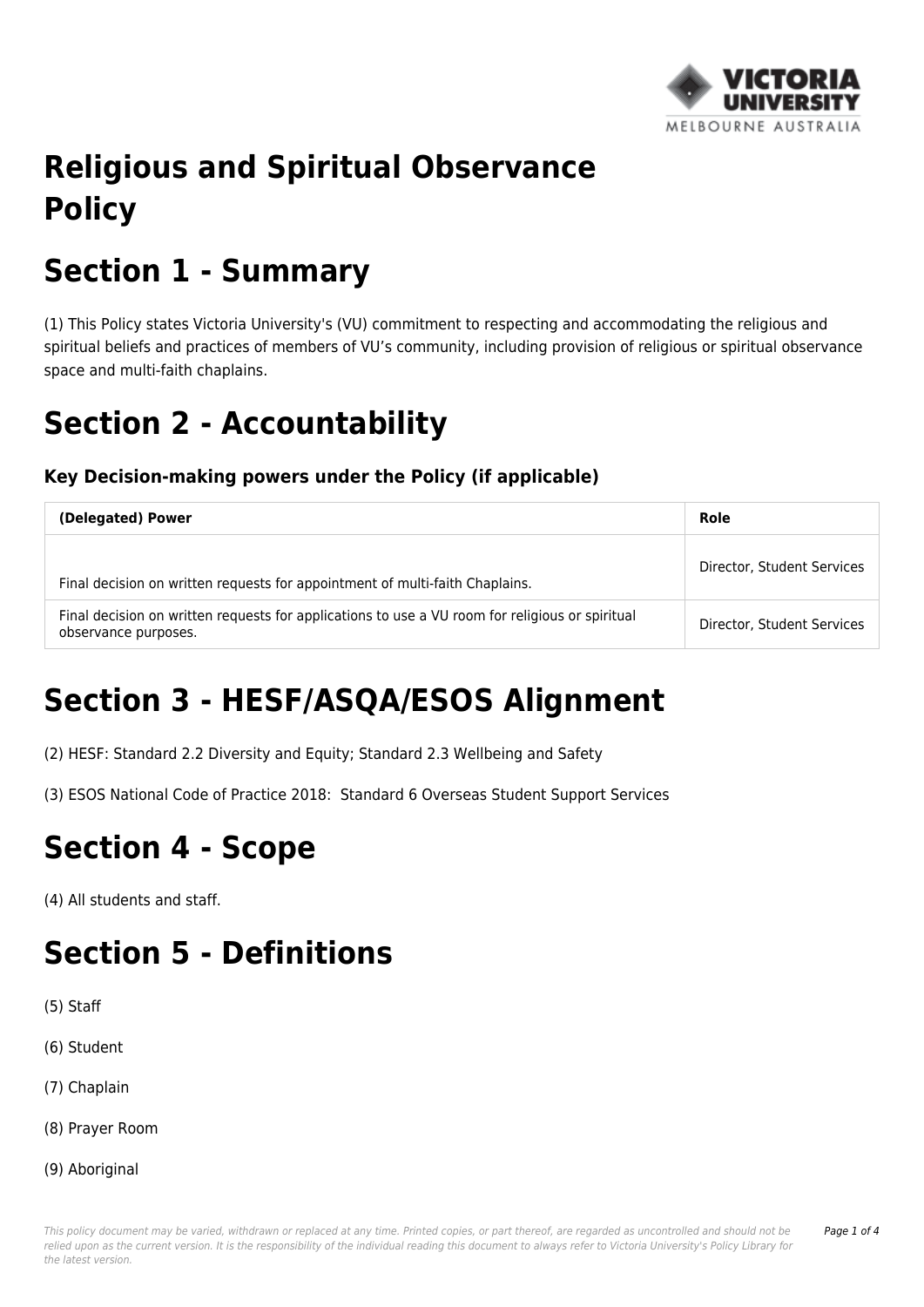## **Section 6 - Policy Statement**

(10) VU is committed to:

- a. Opportunity and success for any student from any background.
- b. Being an inclusive university for our diverse community of students.
- c. Respecting the religious and spiritual beliefs and practices of members of the University community.
- d. Academic excellence and providing high quality, engaging career-based tertiary education at all levels of vocational and higher education.

(11) VU acknowledges that religious or spiritual observances of students may conflict with their academic obligations and religious or spiritual observances of staff may conflict with their employment obligations. This could potentially lead to a disadvantage if an accommodation is not arranged.

(12) Where reasonable, accommodation could take the form of:

- a. Students and Staff: release from duties or excused from class attendance or study requirements.
- b. Students: flexibility in the provision of learning materials, assessments and access to facilities.
- c. Staff: flexible working arrangements and/or leave entitlements as appropriate.
	- i. The provision of Clause 49 of the [Victoria University Enterprise Agreement 2019](http://policy.vu.edu.au/download.php?id=815&version=1&associated) applies to academic and general staff who are required to take specified days of leave for religious and cultural observance.
		- A staff member may nominate, on an annual basis, specific days which that staff member wishes to take as religious and/or cultural leave, provided that:
			- Subject to normal operating requirements, the University will not unreasonably refuse the grant of that leave as unpaid leave;
			- A staff member may be required to provide reasonable evidence, such as a statutory declaration, in support of their request for religious and/or cultural leave.
		- Applications from staff members who are members of Aboriginal and Torres Strait Islander communities in respect of Aboriginal and Torres Strait Islander culture or religion will be dealt with under Clause 50 of of the [Victoria University Enterprise Agreement 2019](http://policy.vu.edu.au/download.php?id=815&version=1&associated).
		- Staff members who identify and are accepted as members of Aboriginal or Torres Strait Islander communities will be entitled to paid leave up to a maximum of five working days, and leave without pay up to a maximum of ten working days, per calendar year for the purpose of fulfilling ceremonial obligations. Such obligations may be 'traditional' or 'urban' in nature and may include initiation, birthing and naming, funerals, smoking or cleansing and sacred site or land ceremonies.
		- Special paid leave may be approved by VU, up to a maximum of five days per calendar year, for staff members who are members of Aboriginal or Torres Strait Islander communities to prepare for or attend community organisation business, National Aboriginal and Islander Day Observation Committee (NAIDOC) Week functions, or other relevant cultural events.
		- A staff member may elect to use annual leave in lieu of any unpaid leave granted in accordance with this clause.
	- ii. Clauses 42 and 43 of the [Victoria University Vocational Teacher Enterprise Agreement 2019](http://policy.vu.edu.au/download.php?id=180&version=5&associated) provides for Ceremonial/Cultural leave.

(13) VU is committed to taking all practical steps to support and enable all students and staff to meet their obligations or needs in relation to their religious and spiritual observance, including:

a. Considering written requests from students and staff to use a VU room for religious or spiritual observance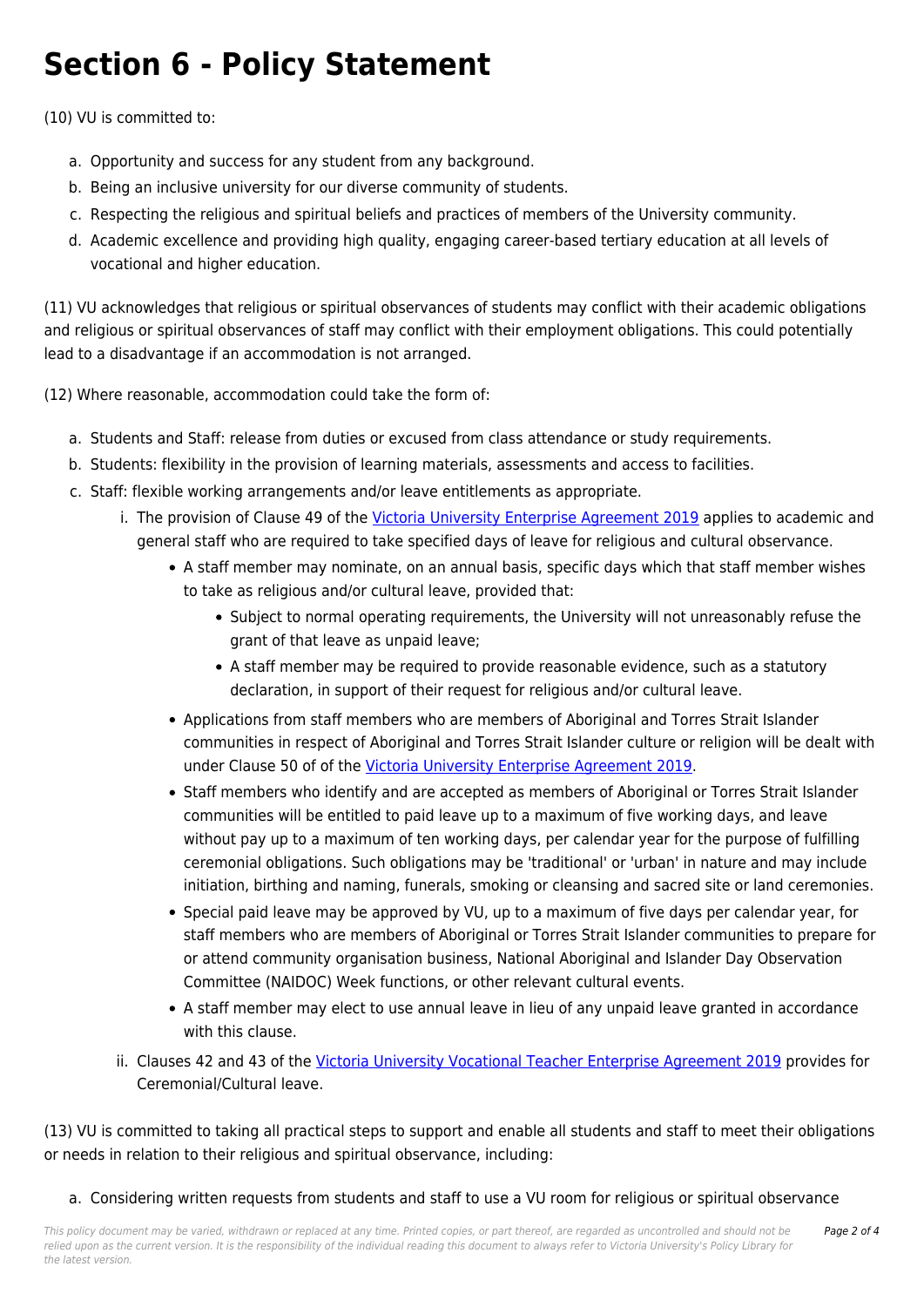purposes;

- b. Provision of spiritual support for students and staff by the appointment of chaplains. The [Council for Chaplains](http://policy.vu.edu.au/download.php?id=333&version=3&associated) [in Tertiary Institutions](http://policy.vu.edu.au/download.php?id=333&version=3&associated) describes the work of a [university chaplain](https://www.cctivictoria.org/our-chaplains).
- (14) Please see the [Religious and Spiritual Observance Procedure](https://policy.vu.edu.au/document/view.php?id=403) for further information.

## **Section 7 - Procedures**

(15) [Religious and Spiritual Observance Procedure](https://policy.vu.edu.au/document/view.php?id=403)